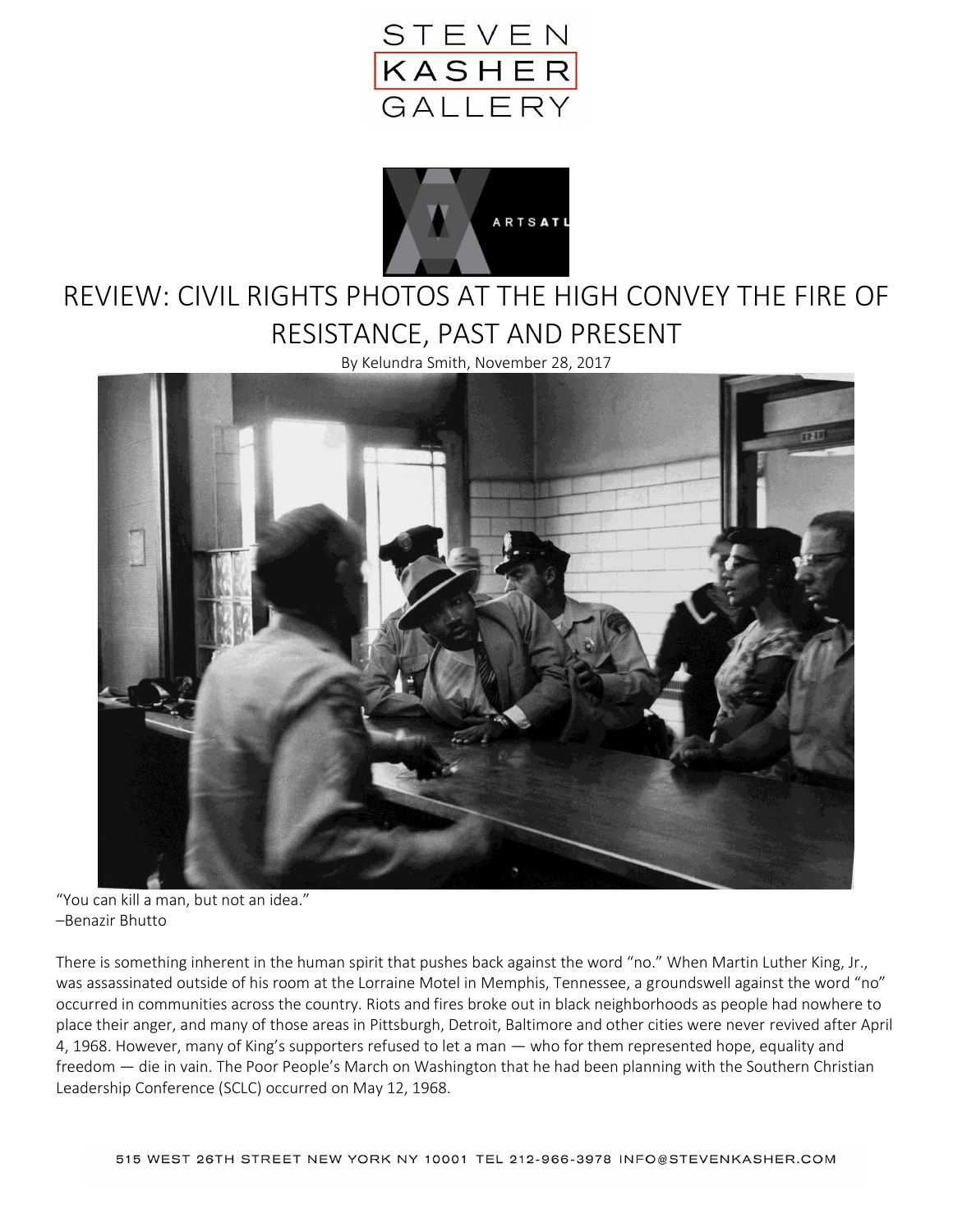

Now, in his native Atlanta, the High Museum exhibition, "A Fire That No Water Could Put Out": Civil Rights Photography, features 43 photos that reflect on the events in 1968 leading up to, during and following the King assassination. The exhibition, on view through May 27, 2018, takes its title from a line in King's "I've Been to the Mountaintop" speech, the last he gave before his death.

The exhibition features images taken by photographers who worked during King's lifetime, such as Gordon Parks, and also those who currently photograph contemporary civil rights movements, such as Sheila Pree Bright. Other artists featured include Danny Lyon, Charles Moore, Roy DeCarava, James E. Hinton, Steve Schapiro, Diane Arbus, Ernest Withers, Doris Derby, Burk Uzzle, David Alekhuogie, Dawoud Bey and Jason Lazarus.

The exhibition begins with images taken between 1957 and 1967, starting with Parks' iconic photo, Outside Looking In, showing black children in Mobile, Alabama, looking through a metal fence into a whites-only playground. The section on 1968 focuses on the days, weeks and months after King's assassination. One particularly haunting image is Steve Schapiro's Dr. Martin Luther King's Motel Room After He Was Shot, which is a photo of the television in King's room airing the news of a reporter telling the world that he was killed.

The transition between past and present is an image taken by Dawoud Bey in 2014, Mary Parker and Caela Cowan, that shows, sitting in a church pew, a girl the same age as the little girls killed in the Birmingham 16th Street Baptist Church bombing, and also an older woman the age the girls would have been had they lived. The viscerality of this image is certainly heightened by incidents like the Emanuel A.M.E. Church shooting in Charleston in 2015 and the Sutherland Springs Baptist Church shooting earlier this month.

In the contemporary section are photos from current protests, including a selection from Pree Bright's #1960Now collection. One features a sea of protesters sitting down under an overcast sky on the ground in downtown Atlanta with hands raised. Another is from a protest in Baltimore after the death of Freddie Gray that shows hands of many colors outstretched over a crowd.

The most captivating part of the exhibition is not necessarily the focus on King, but the focus on women in the movement. Women have been involved in the struggle for civil rights from the beginning — from Sojourner Truth and Harriet Tubman to Angela Davis and Alicia Garza. Women organized marches, rode buses, boycotted, sat in, walked and marched. They started Black Lives Matter to save the lives of black men, and subsequently future generations of black people. They are too often reduced to being pretty faces in the background, big bosoms to cry on and no names. By featuring photos of women on the frontlines of marches and signing people up for literacy classes, the exhibition grants recognition to this often forgotten force in the fight for freedom.

If this exhibition has any faults, it is that it is too small. The High Museum boasts more than 300 photos in its Civil Rights photography collection, and it hosted a two-year exhibition of Civil Rights photos from 2012 to 2014. This exhibition could have benefited from more photos; as it is, there is an abrupt and hard stop to the curator's story. Even within the sections, this exhibition lacks a bit of focus, and the photos of women in the movement are so compelling, they could have been the focus of their own exhibition.

All of the photos featured are full of historical lessons, some beautiful, others haunting. The main idea that it drives at is that though the United States has come a long way in the journey toward equality, there is still a long way to go. The difference between 1968 and today is that one person's death does not radically alter the world the way it once did. The fire after Trayvon, Michael, Jordan, Freddie, Eric, Tamir, Philando and countless others is not rising as quickly as the flood